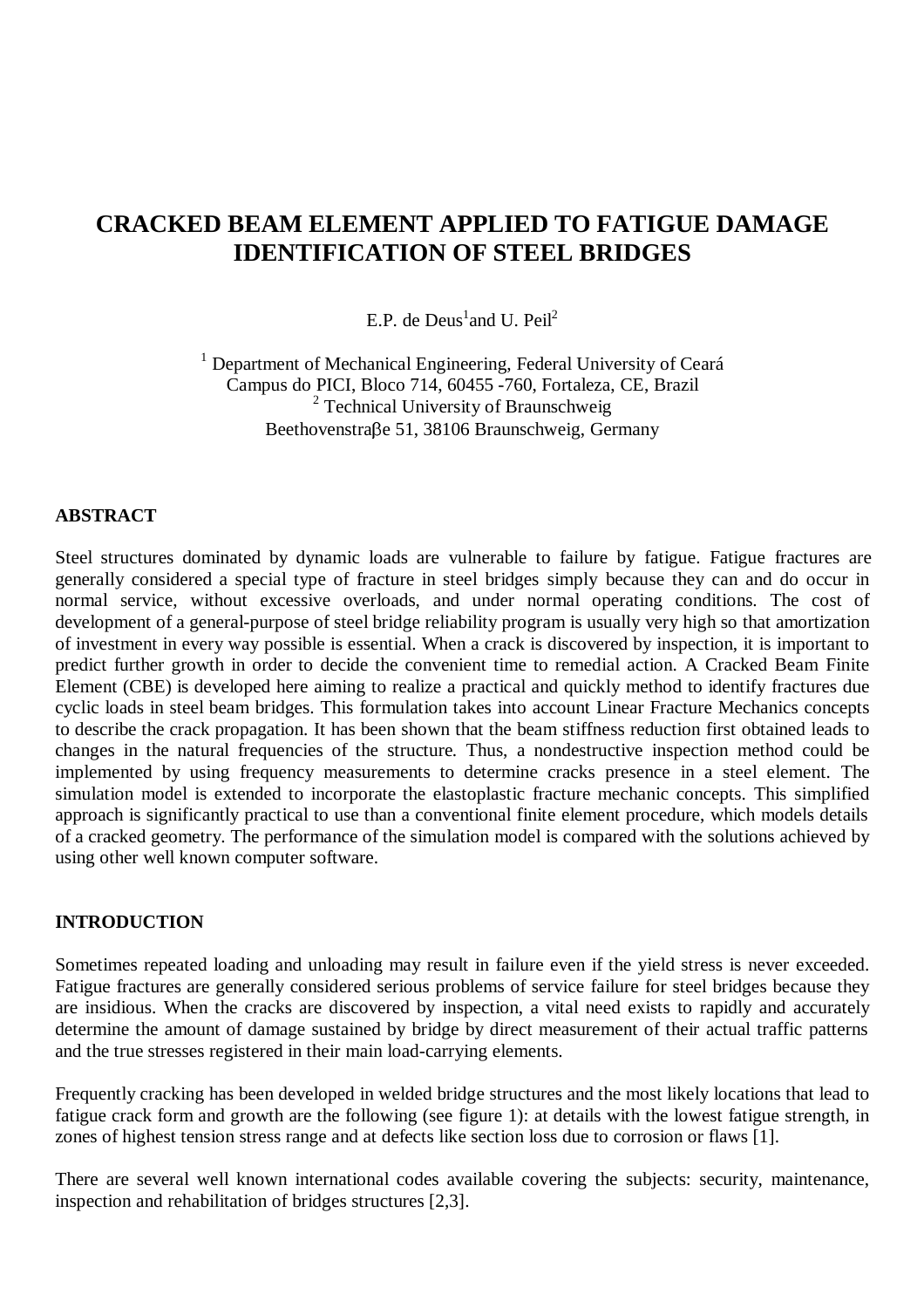Cracking can sometimes be located visually in case the crack is large enough to be seen and is not covered by paint and debris. The majority of cracks in steel have been first detected by visual inspection. Other nondestructive testing measures can be used to inspect and to discover cracks such as dye penetrant, X-ray, magnetic particle (magnaflux), and ultrasonics.



**Figure 1:** Schematic of cover-plated beam showing location of fatigue crack.

In order to treat the crack identification problem effectively a nondestructive evaluation technique (NDE) based on vibration principles is developed. The measurements of variations in dynamic characteristics of a steel bridge resulting from cracked-induced damages can provide a detailed mark of the nature of the damage, including crack location as well as to evaluate its grown size. It is used the fact that change of stiffness leads to changes in the natural frequencies of the steel bridge.

To this purpose, a finite element model is introduced here to simulate crack openings due fatigue. Initially, a fatigue crack growth prediction based on the linear elastic fracture mechanics (LEFM) is needed. Next in order, the model is extended to incorporate the elastoplastic fracture mechanic concepts. Thus, the change of stiffness is applied to determine the changes in the natural frequencies and identify the damage region.

# **THEORETICAL CRACKED MODEL**

Let us consider an initially undamaged beam of length L, cross-section area  $A_0$  and uniform moment of inertia  $I_0$ . We begin by supposing that a crack forms in the section of maximum bending (Mode I) and the cracked section may be accounted for, utilizing an equivalent rotational spring of constant k (Figure 2) [4].



**Figure 2:** Schematic representation of beam with single crack (mode I).

If it is assumed that the portions of the beam under the stress diffusion lines do not contribute to the inertia of the corresponding sections (Saint-Venant's principle), the value elastic modulus  $\times$  inertia product, EI, at any beam cross section is given by (Figure 3):

$$
EI(x, a) = \begin{cases} EI_o[1 - \varphi(x, a)] & \text{for} & 0 \le x \le \xi(a) \\ EI_o & \text{for} & x > \xi(a) \end{cases}
$$
(1)

where  $\phi(x,a)$  is a function depending on the shape of cross section, such that  $0 \le \phi(x,a) \le 1$ .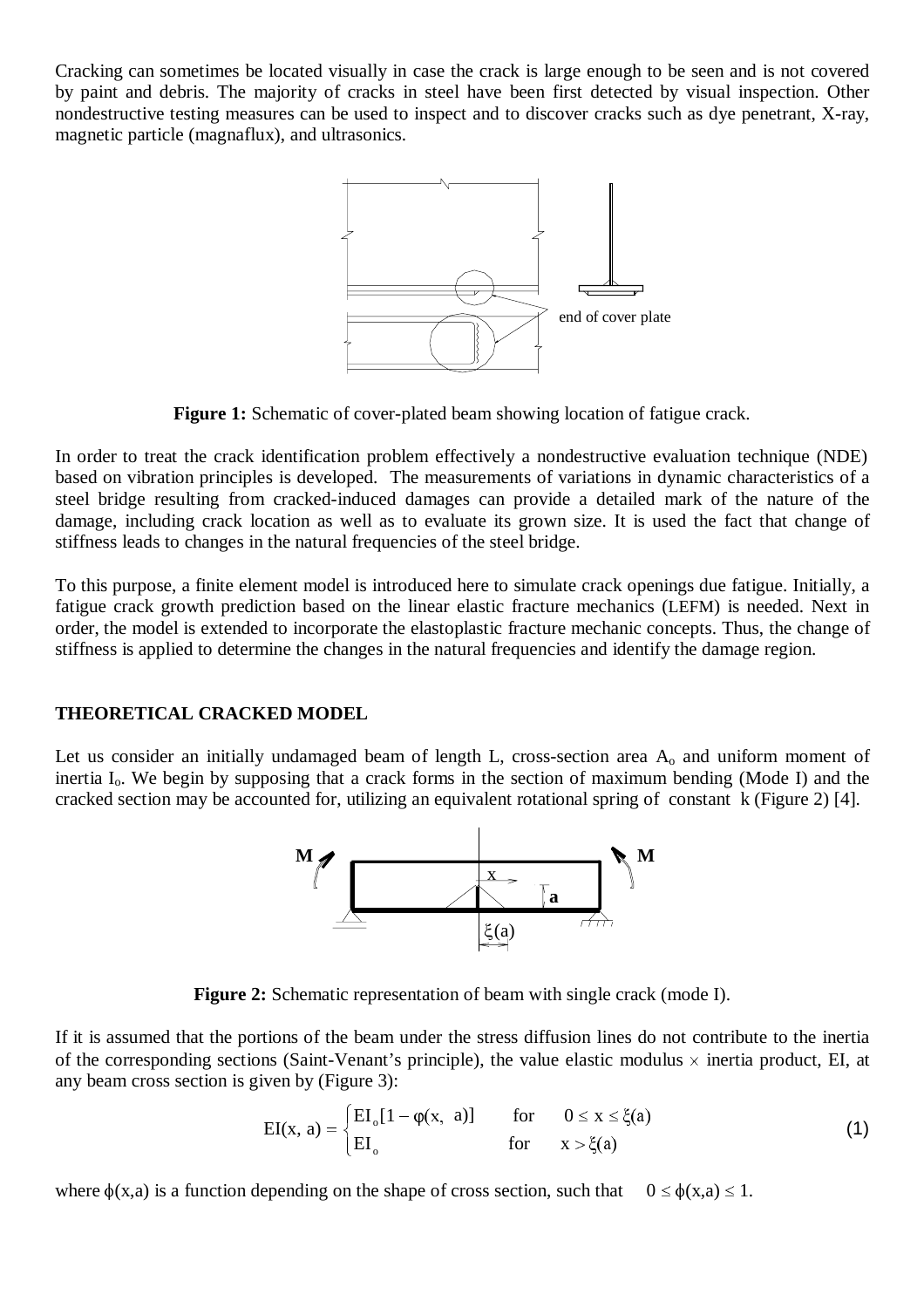

**Figure 3:** Crack propagation.

To evaluate the complementary energy *U\** of the beam between one of the supports and the cracked section, we can utilize : y energy  $U^*$  of the beam between one of the supports and the cracked section,<br>  $^* = U_0^* + \frac{M_i^2}{2} [\Theta_1 + 2I^{-1}(\kappa - 1)\Theta_2 + I^{-2}(\kappa - 1)^2 \Theta_3]$  (2)

$$
U^* = U_o^* + \frac{M_i^2}{2EI_o} [\Theta_1 + 2I^{-1}(\kappa - 1)\Theta_2 + I^{-2}(\kappa - 1)^2 \Theta_3]
$$
 (2)

where  $U_0^*$  is the complementary energy,  $M_e = \kappa.M_i$  ( $\kappa = constant$ ), and  $\Theta_i$  is written as:

$$
\begin{cases}\n\Theta_1 = \int_0^{\xi(a)} \eta(x, a) dx \\
\Theta_2 = \int_0^{\xi(a)} x \eta(x, a) dx \\
\Theta_3 = \int_0^{\xi(a)} x^2 \eta(x, a) dx\n\end{cases}
$$
\n(3)

and  $\eta(x,a) = \phi(x,a) [1 - \phi(x,a)]^{-1}$  (4)

The complementary energy of the degrading spring with rotational stiffness placed in the equivalence of the cracked section is expressed as:

$$
U_s^c = \frac{M^2}{2k} \tag{5}
$$

And comparing the second term of (2) and (5) one obtains:

$$
k = \frac{EI_o}{\Gamma(x, a)}
$$
(6)

where  $\Gamma(x, a) = [\Theta_1 + 2l^{-1}(\kappa - 1)\Theta_2 + l^{-2}(\kappa - 1)^2\Theta_3]$ =  $[\Theta_1 + 2I^{-1}(\kappa - 1)\Theta_2 + I^{-2}(\kappa -$ 

#### *Evaluation of the Stiffness Matrix*

For the cracked beam the numerical model will be established following the finite element method (FEM). The k (spring stiffness) value has been here up to this time evaluated to a part of the beam, of length L/2. To evaluate the total spring stiffness we must do as follows (Figure 4):

$$
\begin{cases}\n\frac{\mathbf{M}_{i}}{\mathbf{k}_{1}} = (\phi - \phi_{1}) \\
\frac{\mathbf{M}_{i}}{\mathbf{k}_{2}} = (\phi_{2} - \phi)\n\end{cases} \Rightarrow \mathbf{M}_{i} = \mathbf{k}^{*}(\phi_{2} - \phi_{1})
$$
\n(7)

where  $k^*$  is the equivalent spring stiffness defined as: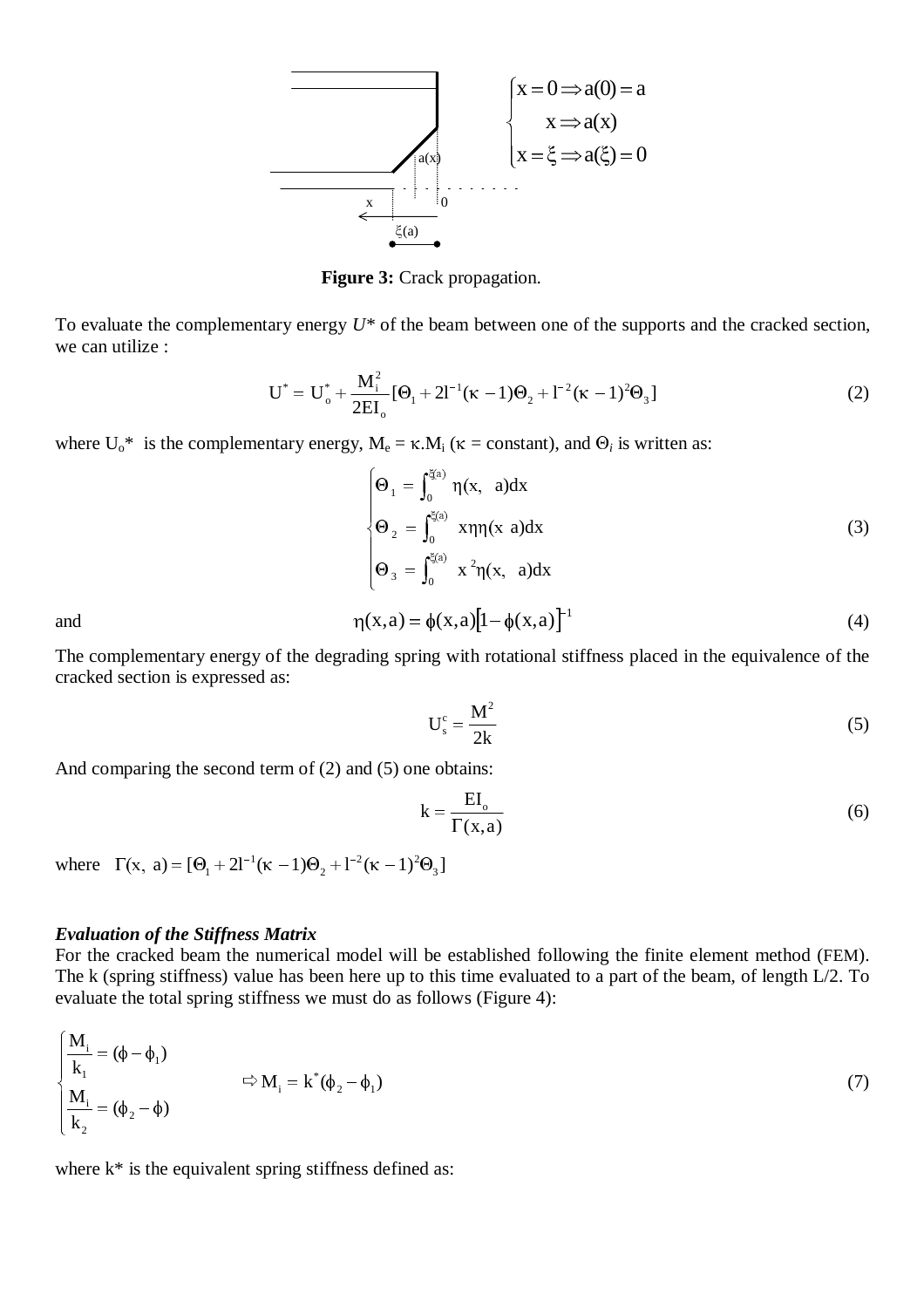$$
\mathbf{k}^* = \left(\sum_{p=1}^2 \left(\mathbf{k}_p\right)^{-1}\right)^{-1} \tag{8}
$$

Now, the global stiffness matrix accommodate the two sections of the beam in order to assemble the approached model:



**Figure 4:** Elements Degrees of Freedom - Left and Right .

Next, we assume that the linear equations representing these elements ( $\psi^{-1} \cdot \mathbf{q} = \mathbf{Q}$ ) are given by:

$$
\begin{bmatrix}\n[K^{(1)}]_{5x5} & \left\{k^{(1)}\right\}_{x15}^{k^{(1)}} \\
\left\{k^{(1)}\right\}_{x5}^{T} & k^{(1)}\n\end{bmatrix}\n\begin{bmatrix}\nu^{(1)} \\
\phi^{(1)}\n\end{bmatrix} =\n\begin{bmatrix}\nP^{(1)} \\
k*(\phi^{(2)} - \phi^{(1)})\n\end{bmatrix}
$$
\n
$$
\begin{bmatrix}\nk^{(2)} \\
\left\{k^{(2)}\right\}_{x5}^{k^{(2)}} \\
\left\{k^{(2)}\right\}_{x5}^{k^{(2)}}\n\end{bmatrix}\n\begin{bmatrix}\n\phi^{(2)} \\
u^{(2)}\n\end{bmatrix} =\n\begin{bmatrix}\nk*(\phi^{(1)} - \phi^{(2)}) \\
P^{(2)}\n\end{bmatrix}
$$
\n(9)

The stiffness elements (  $[K^{(i)}], K^{(i)}, k^{(i)}, i = 1, 2$ ) are obtained from the matrix that corresponds to the normal beam element. For the left element the matrix K is described as:

$$
K = \begin{bmatrix} \frac{EA}{L} & & & & & 0\\ 0 & & \frac{12EI}{L^3} & & \text{Symmetric} & & \frac{6EI}{L^2}\\ 0 & -\frac{6EI}{L^2} & \frac{4EI}{L^2} & & & \frac{2EI}{L}\\ -\frac{EA}{L} & 0 & 0 & \frac{EA}{L} & & 0\\ 0 & -\frac{12EI}{L^3} & \frac{6EI}{L^2} & 0 & \frac{12EI}{L^2} & \frac{6EI}{L^2}\\ 0 & -\frac{6EI}{L^2} & \frac{2EI}{L} & 0 & \frac{6EI}{L^2} & \frac{4EI}{L^2} \end{bmatrix}
$$
(10)

From Equation (9) is obtained:

$$
\begin{cases}\n\phi^{(1)} = \frac{1}{k^* \cdot \alpha} \left\{ k^{(1)} \right\}^T \left\{ u^{(1)} \right\} + \frac{1}{\alpha(k^{(2)} + k^*)} \left\{ k^{(2)} \right\}^T \left\{ u^{(2)} \right\} \\
\phi^{(2)} = \frac{1}{k^* \cdot \beta} \left\{ k^{(2)} \right\}^T \left\{ u^{(2)} \right\} + \frac{1}{\beta(k^{(1)} + k^*)} \left\{ k^{(1)} \right\}^T \left\{ u^{(1)} \right\}\n\end{cases}
$$
\n(11)

Finally, the complete assembly corresponding to the cracked beam element is performed as:

$$
\begin{bmatrix} [\mathbf{K}^{(1)}] + {\mathbf{k}^{(1)}} \cdot {\mathbf{k}^{(1)}}^T \cdot \frac{1}{\alpha \mathbf{k}^*} \end{bmatrix} {\mathbf{u}^{(1)}} + \begin{bmatrix} \frac{1}{\alpha (\mathbf{k}^{(2)} + \mathbf{k}^*)} . [\mathbf{k}^{(1)}] . [\mathbf{k}^{(2)}]^T \end{bmatrix} {\mathbf{u}^{(2)}} = {\mathbf{P}^{(1)}}
$$
\n
$$
\begin{bmatrix} [\mathbf{K}^{(2)}] + {\mathbf{k}^{(2)}} \cdot {\mathbf{k}^{(2)}}^T \cdot \frac{1}{\beta \mathbf{k}^*} \end{bmatrix} {\mathbf{u}^{(2)}} + \begin{bmatrix} \frac{1}{\beta (\mathbf{k}^{(1)} + \mathbf{k}^*)} . [\mathbf{k}^{(2)}] . [\mathbf{k}^{(1)}]^T \end{bmatrix} {\mathbf{u}^{(1)}} = {\mathbf{P}^{(2)}}
$$
\n(12)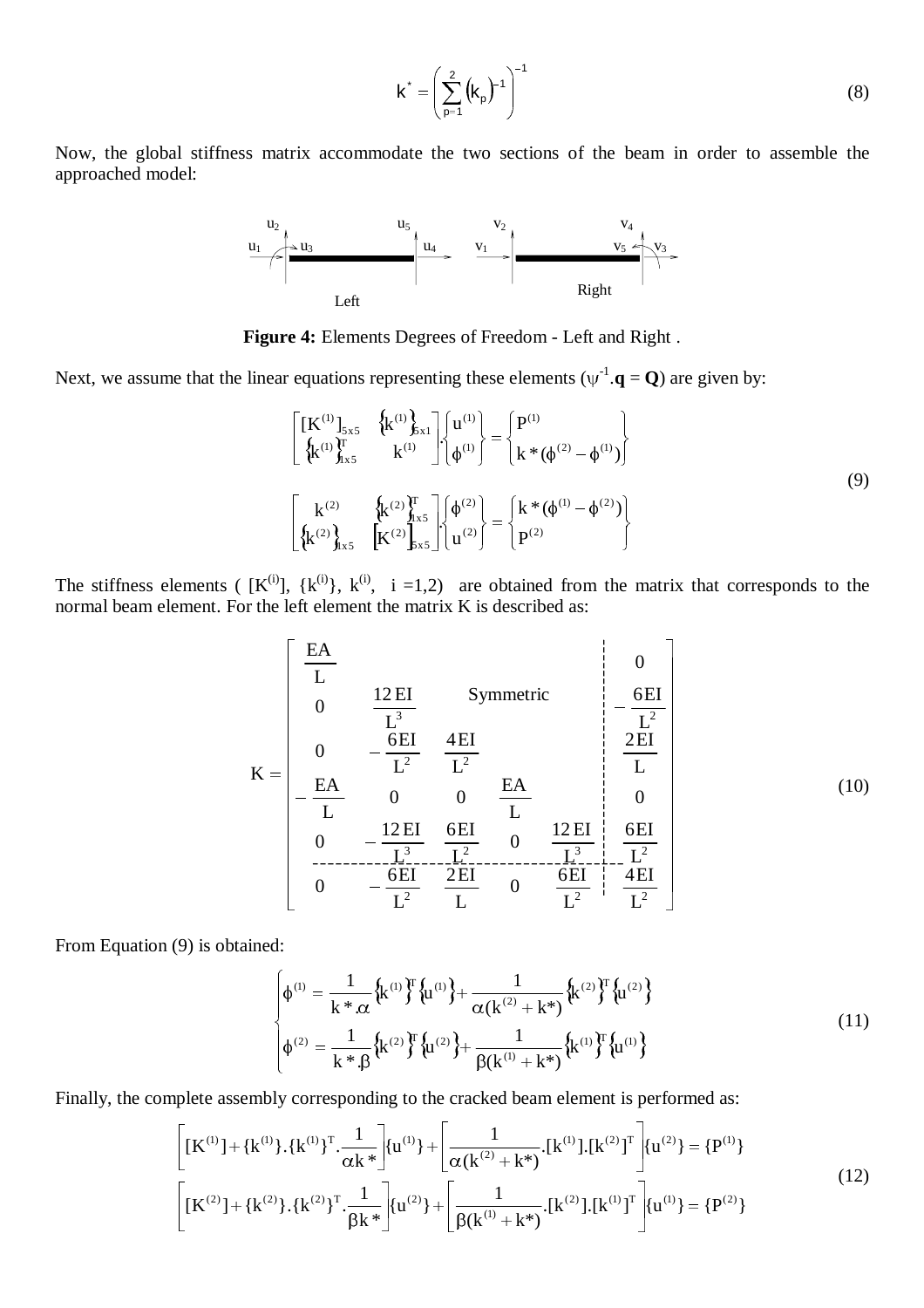where  $\{P^{(i)}\}\$ ,  $i = 1, 2$  is the applied load due each part (1,2) and

$$
\alpha = \left( -\frac{k^{(1)} + k^*}{k^*} + \frac{k^*}{k^{(2)} + k^*} \right) \qquad \beta = \left( -\frac{k^{(2)} + k^*}{k^*} + \frac{k^*}{k^{(1)} + k^*} \right) \tag{13}
$$

After jointing the elements the node unknowns for total representation for the cracked beam are (Figure 5):  $\text{W} = \left[\text{w}_1,\!\text{w}_2,\!\text{w}_3,\!\text{w}_4,\!\text{w}_5,\!\text{w}_6,\!\text{w}_7,\!\text{w}_8\right]^{\text{T}}$ 



**Figure 5:** Cracked element degrees of freedom.

Linear-elastic fracture mechanics has become a recognized tool to assess crack growth at welded details. The fatigue crack growth rate depends on the magnitude of the stress range  $\Delta\sigma$ , the crack length a and the material properties. Both, the stress range and the crack length, are used to compute stress intensity factor range  $\Delta K$ . The Paris Power Law [5] is generally used to relate fatigue crack extension, da/dN, to  $\Delta K$ , and is given by:

$$
\frac{\mathrm{da}}{\mathrm{dN}} = \mathcal{C}(\Delta \mathcal{K})^m \tag{14}
$$

where N is the number of cycles and C, m are constants related with material properties and environments. This relationship will be used in the fatigue crack growth model.

To calculate the stress intensity factor K it will be applied the Irwin's relation [6]:

$$
G = \frac{K^2}{E^*}
$$
 (15)

where, E<sup>\*</sup> is equal to Young's modulus E in plane stress conditions and to E/(1-v<sup>2</sup>), with v representing Poisson's ratio, for plane strain conditions. G is defined as energy release rate, which is related to the complementary energy U\* of the structure by:

$$
G = \frac{\partial U^*}{\partial A} \tag{16}
$$

A designates the cracked area. Through the two above equations (15), (16) and also (2) one obtains  $K<sub>L</sub>$ .

For an I-shaped section case, the damage effect into the beam should be verified following geometric changes during the crack propagation. Thus, if the crack is located into the web (Fig. 6), we can write:

$$
\frac{z_1}{y_1} = \frac{1}{A_1} \sum A_i y_i
$$
\nwhere:  $y_1 = \frac{[bf_1, tf_1, (s + tf_1/2) + s^2, tw/2]}{(bf_1, tf_1 + s, tw/2)} \text{ and,}$   
\n
$$
t_2 = \frac{t_1}{\sum_{i=1}^{n} t_i} \sum_{j=1}^{n} b f_j = \frac{1}{12} b f_1 \cdot tf_1^3 + bf_1 \cdot tf_1 \left(\frac{tf_1}{2} + s - y_1\right)^2 + \frac{tw}{12} s^3 + tw \cdot s \left(\frac{s}{2} - y_1\right)^2
$$
\n(18)

**Figure 6:** Damage effect into the cross section.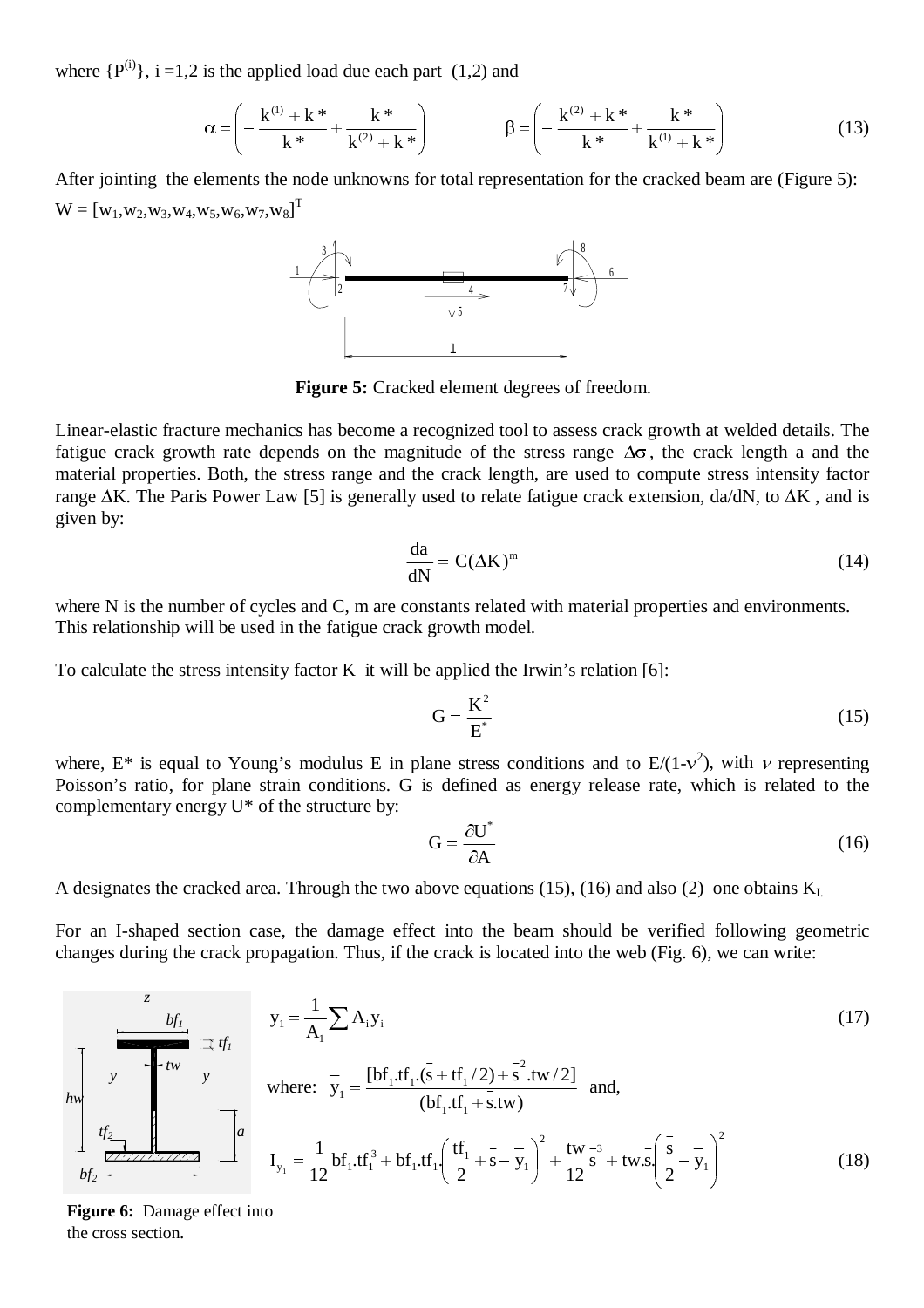Hence, the damaged section stiffness is given by:

$$
k_1 = \frac{EI_o}{\Gamma_1(a(x))}
$$
 (19)

#### *Elastic Plastic Stiffness*

The derivation of the elastic-plastic stiffness of the cracked element follows the classical plasticity theory, assuming a simple associated flow and isotropic hardening rule. The deformation increment is then decomposed into elastic and fully plastic parts as [7]:

$$
d\mathbf{q} = d\mathbf{q_e} + d\mathbf{q_p} \tag{20}
$$

The elastic strain rate will be given by:

$$
dq_e = \Psi \cdot Q \tag{21}
$$

where  $Q$  is the generalized stress tensor,  $\Psi$  represents the elastic compliances and:

$$
d\mathbf{q_p} = d\Lambda \{ \partial f / \partial Q \} \tag{22}
$$

is the plastic strain rate defined according to an adopted yield surface  $f(Q, \alpha_v)$ , being  $d\Lambda$  the plastic multiplier.

Following the standard plasticity theory, one can find the incremental expression of the plastic multiplier (satisfying also the Kuhn-Tucker and consistency conditions). The hardening rule is obtained by using the fact that the plastic work rate is equal to the continuum work rate over the plastic area  $A_{pl}$  of the cracked element:

$$
dW_p = \int_{Apl} \sigma_{eq} . d\varepsilon_{p, eq} . dA \tag{23}
$$

where  $\sigma_{eq}$  and  $\epsilon_{p,eq}$  are local values of tensile equivalent stress and plastic strain-rate in section A<sub>pl</sub>. An approximation of equation (27) is given by Parks [8]:

$$
dW_p = \chi \sigma_y . d\varepsilon_p . \eta^2 \tag{24}
$$

The dimensionless factor  $\chi$  is expected to be of order unity and  $\eta$  is the remaining plastic ligament ( $\eta$ =d–a). In consequence of the foregoing equations and also imposing the consistency condition the plastic multiplier is evaluated as:  $T_{\rm T}$ 

$$
d\Lambda = \frac{\left(\frac{\partial f^{T}}{\partial Q}.\psi\right)^{T} . dq}{\left(\frac{\partial f^{T}}{\partial Q}.\psi.\frac{\partial f}{\partial Q} - \frac{\partial f}{\partial \alpha_{y}}.\frac{E_{p}}{\sigma_{y}\chi\eta}.Q.\frac{\partial f^{T}}{\partial Q}\right)}
$$
(25)

From Equation (25) together with Equation (20) the final expression of the actual effort increment can be found:

$$
d\mathbf{Q} = \psi_{ep} d\mathbf{q}
$$
 (26)

It is then considered an approximation assuming an additive decomposition of the elastic and plastic stiffness, i.e.  $k_e + k_p$  is the total stiffness of the considered section.

#### *Crack Identification Problem*

Let us consider the fact that damage in a structure produces changes of stiffness. The stiffness distribution in the damaged condition must differ from that in undamaged condition and it leads to changes in the natural frequency of the structure[9]. Thus it can be seen that, the measurement of the natural frequencies of a structure at two different stages of its life offers the possibility of locating damage in the structure and of determining the severity of the damage.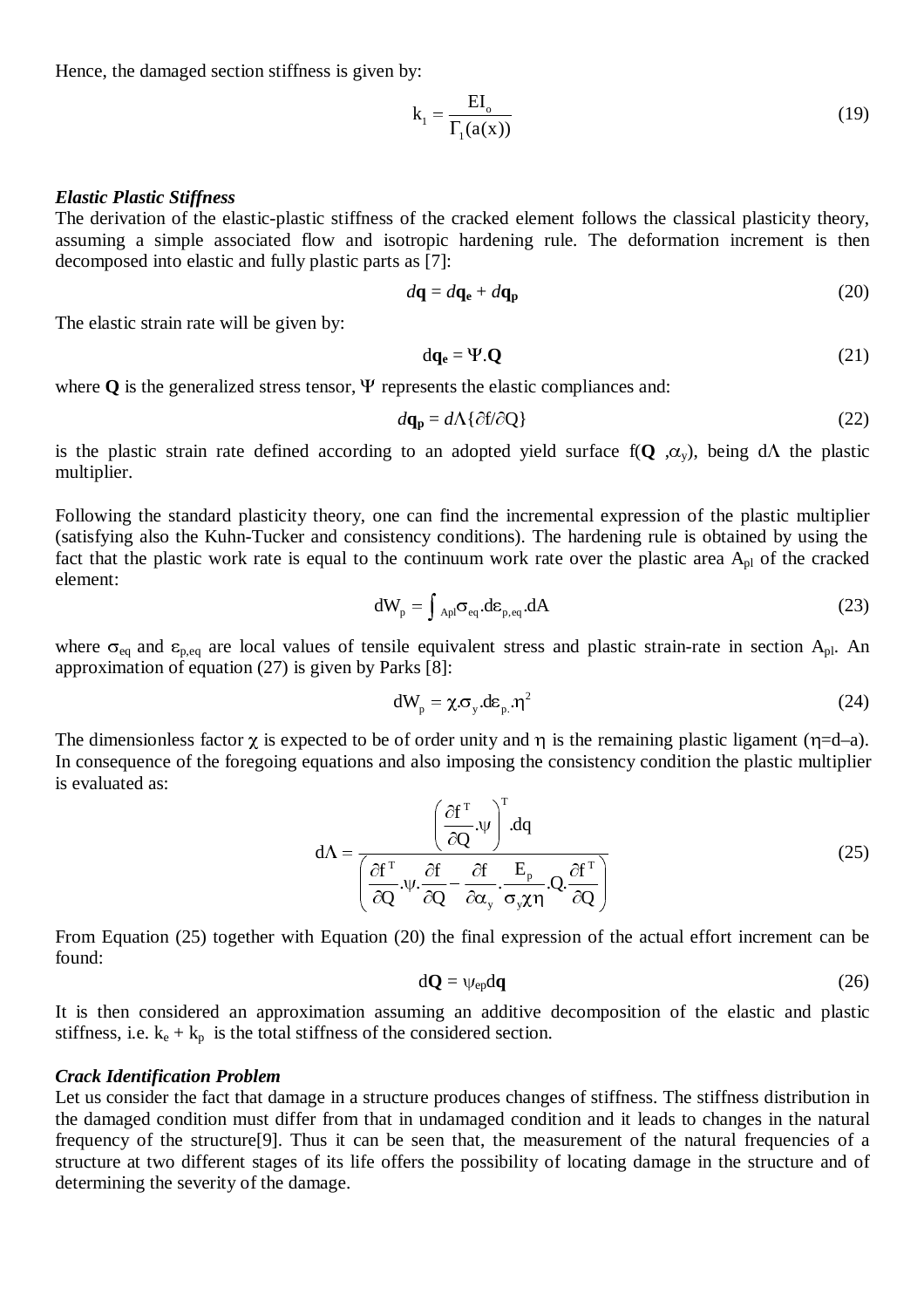The crack position and evaluation can be obtained through the closed-form solution of the equation of motion. The displacements  $(u_1, u_2)$  on the two parts of the beam, left and right of the crack are described as:

$$
\begin{cases}\n\mathbf{u}_1(\beta) = \mathbf{A}_1 \sin \lambda \beta + \mathbf{A}_2 \cos \lambda \beta + \mathbf{A}_3 \sinh \lambda \beta + \mathbf{A}_4 \cosh \lambda \beta \\
\mathbf{u}_2(\beta) = \mathbf{B}_1 \sin \lambda \beta + \mathbf{B}_2 \cos \lambda \beta + \mathbf{B}_3 \sinh \lambda \beta + \mathbf{B}_4 \cosh \lambda \beta\n\end{cases}
$$
\n(27)

where  $A_i$ ,  $B_i$ ,  $i=1,...4$ , are integral constants, and

$$
\lambda = \left(\frac{\rho A \omega^2}{EI}\right)^{1/4} \tag{28}
$$

The quantity  $\omega$  is the angular natural frequency and  $\rho$  is the material density. The natural frequency of the cracked beam will be modified resulting to:  $\omega_f = \omega_n - \Delta \omega$ , where  $\omega_n$  is the natural frequency of the uncracked beam, and  $\kappa = [\omega_f^2 (A\rho/EI)]^{1/4}$ .

Taking into account the appropriate boundary conditions and the displacements equations resulted from the equation of motion, one can find the characteristic equation of the model, used to obtain the natural frequencies changes: and the displacements equations resulted from the aracteristic equation of the model, used to obtain the natural  $\Delta \omega_n = 2\omega_n \Omega_n(\beta) \cdot K^{-1}$  (29)

$$
\Delta\omega_n = 2\omega_n \Omega_n(\beta) \cdot K^{-1} \tag{29}
$$

where  $\Omega_n(\beta)$  is a function that depends only on the crack position. Now, an inverse technique can be applied to recover the equivalent dimensionless stiffness K from the fracture mechanic theory. If Equation (29) is written for two vibration modes 1 and 2, and the ratio of frequency changes is arranged, it is seen that t (29) is written for two vibration modes 1 and 2, and the ratio of frequency changes is arranged, it is seen that this ratio is a function of crack location only. Then:

$$
\left(\frac{\Delta\omega_1}{\omega_1}\right)\left(\frac{\Delta\omega_2}{\omega_2}\right)^{-1} = \frac{\Omega_1(\beta)}{\Omega_2(\beta)}
$$
\n(30)

Finally, equation (30) is used to find the crack position. To monitor the condition of the beam natural frequencies should be measured periodically. One should say that each bridge has its *signature* that is a set of frequency-response functions. When the signatures are compared during an inspection program it may be possible to evaluate the bridge performance and detect the critical local failure.

### *Numerical Example*

It is analyzed the case of a bridge cracked section to compute the changes of eigenfrequencies (see Figures 7 and 8) [10]. The geometric properties of the simulated simply supported beam are indicated in Table 1.

The technique set forth in this study for cracked steel beam evaluation is accomplished applying two numerical algorithms to be implemented in microcomputers. The first one, **RAST** (*Rissausbreitung in Stahlträger*), was developed to model the cracked beam element and determine its stiffness K (see Figure 9). Then, the code **EIGFRISS** (*Eigenfrequenz für Rissmodelle*) has been implemented to identify the crack location and size (Figure 10).



**Figure 7:** Composite beam section.